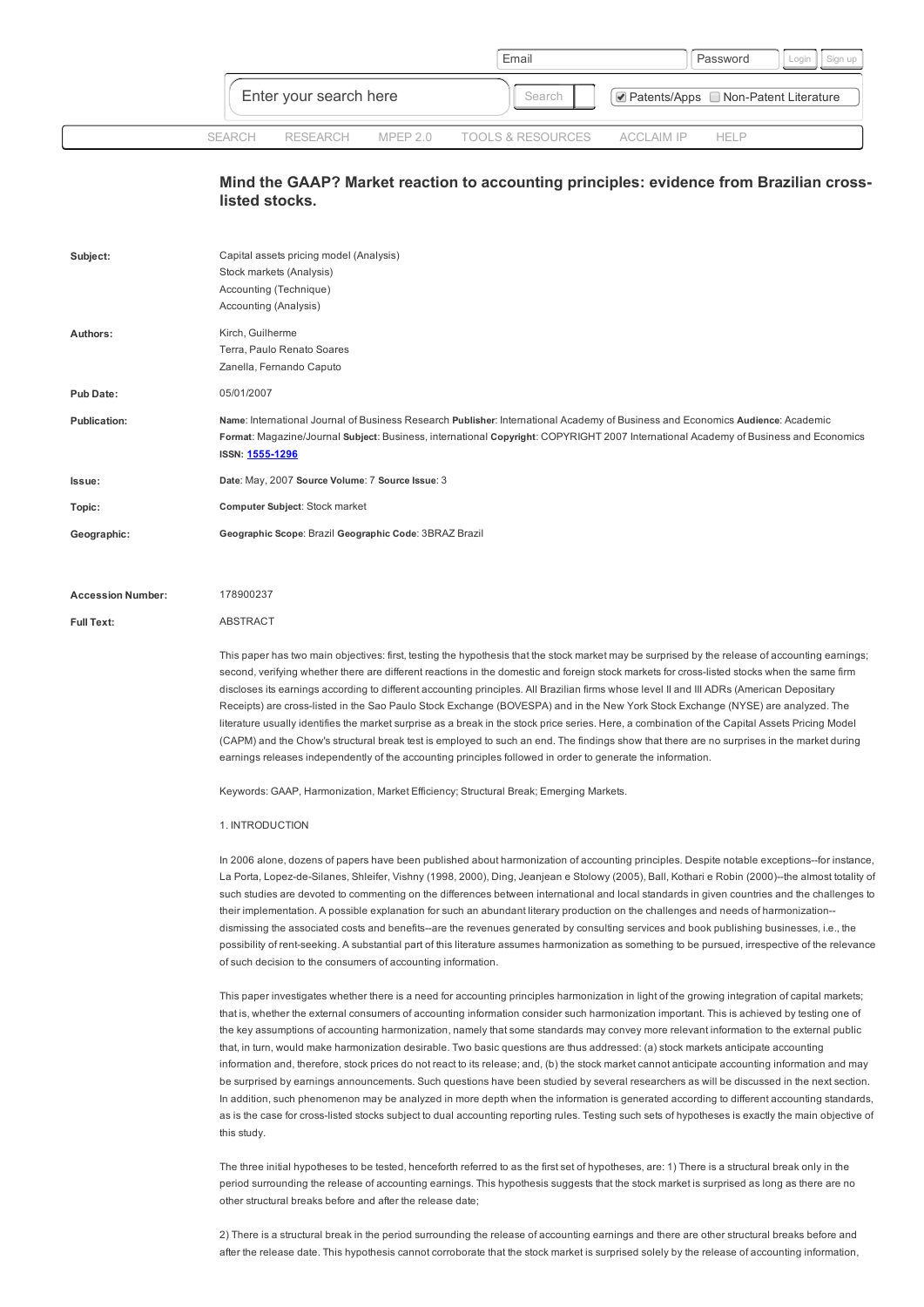indicating instead a volatile stock;

3) There are no structural breaks in the earnings release period. Such a result suggests that the accounting information is fully anticipated by the stock market that is not surprised by it. These hypotheses are tested, separately, for information releases in the Brazilian and North American stock markets. Consequently, the method employed allows for the testing of an additional set of hypotheses that specifically investigate the effect of different accounting principles over the external consumers of accounting information (investors and analysts, among others). In other words, the first set of hypotheses is tested pair wisely for cross-listed firms:

1) There is a structural break in stock prices for the Brazilian market but not for the North American one. This suggests that the information released according to Brazilian principles (BR GAAP) surprised investors and analysts;

2) There is a structural break in stock prices for the North American market but not for the Brazilian one. This suggests that the information released according to North American principles (US GAAP) surprised external consumers of information;

3) There are no structural breaks in stock prices anywhere. This suggests that accounting information does not surprise external consumers independently of the accounting principles employed.

4) There are structural breaks in stock prices for both markets. This suggests that accounting information equally surprised investors and analysts independently of the accounting principles employed; In this way, we believe we are testing the assumptions of the literature on accounting harmonization. Indeed, the tests performed here address the first objective set forth by IASC, that is: "to develop, in the public interest, a single set of high quality, understandable and enforceable global accounting standards that require high quality, transparent and comparable information in financial statements and other financial reporting to help participants in the world's capital markets and other users make economic decisions;" (retrived from www.iasb.org/about/constitution.asp, bold added).

The remainder of the paper is structured as follows. The next section reviews the theoretical and empirical literature on the relation between accounting information and the stock market. Section 3 presents the research method. The test consists in verifying whether there is a structural break in the coefficient of systematic risk (beta) of the stock around the information release date. The test combines the CAPM with the Chow test for structural breaks. The fourth section presents the results. Overall, we document structural breaks for less than 1% of the events. The tests also indicate that none of the accounting information generating methods is capable of surprising the Brazilian and North American stock markets. Our conclusion suggests that external consumers of accounting information are not sensitive to the accounting principles employed in generating them.

2. THEORETICAL AND EMPIRICAL BACKGROUND ON THE STOCK MARKET REACTION TO THE RELEASE OF ACCOUNTING EARNINGS

The sensitivity of the stock market to the release of accounting information is by no means a settled score in academic research. Specifically, it is questionable whether the stock market is actually surprised by earnings announcements. In this respect, two streams of literature debate. On the one hand, one stream of the literature contends that the stock market fully anticipates firms' earnings. In this way, accounting information is not capable, by itself, of causing a statistically significant movement in the firm's stock prices--Ball & Brown (1968), Fama, Fisher, Jensen & Roll (1969), Goeltz (1991), Fama (1998). On the other hand, another stream of the literature states that the stock market is indeed surprised by earnings announcements. This might result due to a couple of possible reasons: (a) because the stock market cannot appreciate accounting statements properly; or, (b) because there are severe information asymmetries between insiders and outsiders. Specifically, there is additional useful information that cannot be obtained because of the associated transaction costs. This means that marginal additional information is increasingly costly, and consumers of information (e.g. investors and analysts) decide to stop their information search after some point-for instance, Grossman & Stiglitz (1980).

There is yet another line of research that asks whether the variation on world accounting principles, rooted in different legal systems, is capable of surprising the stock market--Ball, Kothari e Robin (2000). More precisely, this stream of the literature analyzes how a country's stock market reacts to a firm's earnings released according to international accounting principles. Are these differences between domestic and international accounting principles capable of surprising investors? Basically, findings from such research lead to two kinds of conclusions: one argues that there is no need to harmonize international accounting principles because they do not surprise investors. Moreover, accounting principles should respect the particularities of each country-McGregor (1999). The other suggests that there is a need for harmonization of accounting principles, at least partially, in order to avoid the deadweight cost associated with the generation and interpretation of accounting information--Chen, Gul, Xijia (1999). Next, we review some of the main studies in this field of research.

Richard Goeltz (1991) is one of the pioneers in the criticism of the harmonization of accounting principles. The author argues that a single standard is neither viable nor valid. He lists several points supporting his view, one among which is that stocks are more sensitive than debt to accounting principles variation. However, the international capital markets have grown at exceptionally high rates despite of the accounting principles adopted. The most important argument raised by Goeltz (1991) is that the correct use of the data available is relevant to forecast the firm's cash flows, and not the standard in which they have been presented. The author affirms that all available information is incorporated in the market value of stocks and that "investors are rational and will expend the necessary time and money to analyze investment opportunities correctly" (p. 88).

This assertion, by the way, contradicts Grossman and Stiglitz (1980) whose research suggests that the transaction costs associated with information search may impose limits to the effort--in terms of time and money--invested in the analysis and interpretation of firm's earnings. Therefore, stock prices may embed information asymmetries between providers and consumers of information.

MacDonald (2001) reports the opinion of investors that question whether the market is indeed aware of the different accounting standards and their implication to a firm's earnings. The author mentions the example of Colt Telecom Group that reported a loss of US\$ 29 million employing British accounting standards while its American Depositary Receipts (ADRs), traded at NASDAQ[R], reported a US\$ 51 million loss under U.S. accounting standards. The author suggests that, indeed, there may be several costs and uncertainties associated with different accounting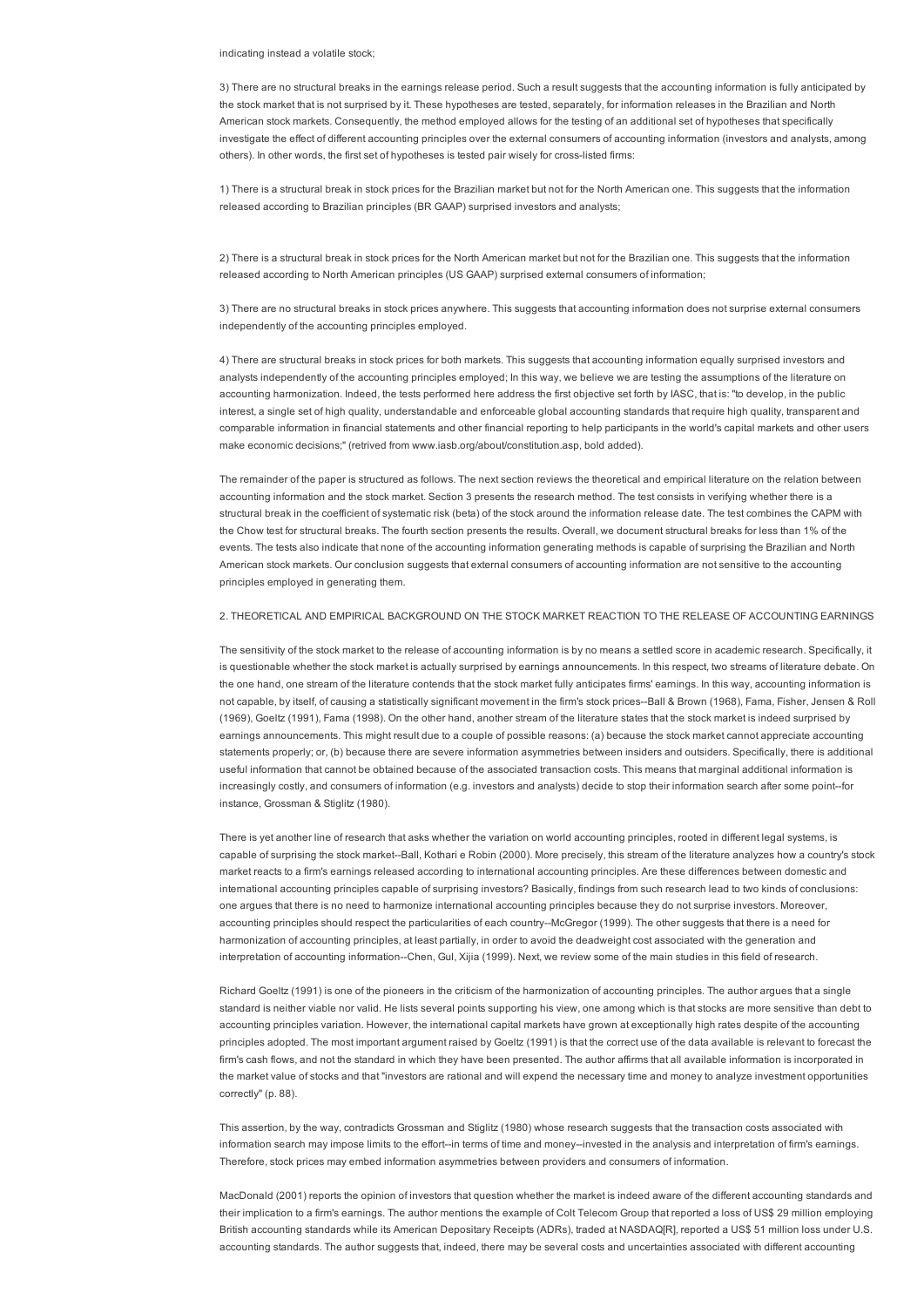### standards.

Calegari and Fargher (1997) employ a technique called "experimental markets"--for a survey of the literature see Libby, Bloomfield, Nelson (2002)--in order to test the stock market response, instantaneous or delayed, to the announcements of accounting earnings; their findings show that market prices does not change significantly due to earnings surprises. Rees and Elgers (1997) analyze 67 companies (mainly British, Australian, and Canadian) that reconciled their original reports with those demanded by the Securities and Exchange Commission (SEC) in the U.S. Employing regression analysis, the authors conclude that prices already reflect the accounting standards adjustments by the time of earnings release. Chan and Seow (1996) analyze the perception of foreign and U.S. stock markets to the information generated by ADRissuing countries and U.S. GAAP. Their basic approach is to run two separate regressions. The first one uses contemporary and lagged accounting earnings according to U.S. GAAP to explain stock returns. The second one explains returns employing earnings under country of origin principles. The authors add the expected results from one regression into the other and vice-versa. Consequently, they verify the additional explanatory power of each set of accounting principles for stock returns. Their findings indicate that country of origin accounting principles have more explanatory power than U.S. GAAP. Chan and Seow (1996) attribute such results to institutional factors typical of the firms' countries of origin.

Ball et. al. (2000) perform a comprehensive study regarding institutional differences between Common Law and Code Law countries. The demand for accounting information is directly associated to the legal tradition of the country of origin. Australia, Canada, New Zealand, the United Kingdom, and the Unites States are examples of Common Law countries. France, Germany, Italy, Japan, and Spain are examples of Code Law countries. For the purposes of our paper, it is important to underscore the authors' statement that the international accounting standards issued by the International Accounting Standards Board (IASB) follows more closely the legal tradition of Common Law, which affects firms differently from different countries.

Webster (1998) tests the market efficiency of ADRs markets. Of particular interest to our paper are the three case studies reported by the author. One of them focused the Brazilian company Telebras which, at the time, was listed as ADR level II. Employing the Chow test the author does not identify a structural break in the price series even after the stocks begin trading in the New York Stock Exchange (NYSE). Another case studied is reported by Radebaugh, Gebhardt e Gray (1995). The authors studied the listing of German automaker Daimler-Benz in NYSE. Among other approaches, the authors mention the differences in the accounting principles in Germany and in the U.S. and their consequences for Daimler-Benz's income statement. In this case study the market reacted differently after the company was listed under the U.S. GAAP.

Saudaragan and Meek (1997) offer a comprehensive literature review about the debate between harmonization and diversity in accounting standards, even though these authors do not perform any empirical investigation of their own. Ampofo and Sellani (2005) believe that the accounting differences between the two systems--U.S. GAAP and IAS--are not so extensive and thus accounting harmonization is a long term trend. However, the authors warn that harmonization must respect the timing and characteristics of the countries involved. Similarly, Ding, Jeajjean e Stolowy (2005) warn that harmonization is not solely a technical matter but also an issue that includes important cultural aspects even more important than the technical and legal aspects. La Porta et al. (1998, 2000) is perhaps one of the most often cited papers when discussing institutional aspects--not only economic but also legal and cultural aspects are raised regarding different accounting systems. Graham and Neu (2003) argue that globalization is multi-dimensional and the campaign for harmonization may neglect or even make more difficult the situation of less developed countries if other institutional aspects are disregarded.

Finally, anticipating the results of our study, two other studies test the statistical relevance of earnings produced by U.S. GAAP and IAS. Leuz (2003b)--using cross-sectional analysis--and Bartov, Goldberg and Kim (2005)--using cross-sectional and time series regression--cannot find significant statistical differences between accounting information generated by both methods. Moreover, both studies conclude that investors give little or no attention to the method of generation of accounting information and that the eventual transaction costs are not enough to widen existing information asymmetries. Our paper corroborates the findings of Leuz (2003b) and Bartov et. al. (2005).

3. METHOD: CAPM AND CHOW'S STRUCTURAL STABILITY TEST

We employed the models described below with the purpose of verifying the hypotheses of structural breaks in stock price series.

The Capital Assets Pricing Model (CAPM) is given by:

 $[r.sup.j.sub.t] = [r.sup.f.sub.t] + [[beta].sub.j] ([r.sup.Mkt.sub.t] - [r.sup.f.sub.t]) (1)$ 

where [r.sup.j.sub.t] stands for the rate of return of asset j in period t;

[r.sup.f.sub.t] is the rate of return of the risk free asset in period t;

[[beta].sub.j] is the coefficient of systematic risk of asset j (beta);

[r.sup.Mkt.sub.t] is the rate of return on the market portfolio in period t.

For empirical implementations, the model is usually transformed in the so called market model:

[r.sup.j.sub.t] [r.sup.f.sub.t] [[alpha].sub.j] + [[beta].sub.j] ([r.sup.Mkt.sub.t] [r.sup.f.sub.t]) + [[epsilon].sup.j.sub.t] (2)

where [r.sup.j.sub.t] - [r.sup.f.sub.t] is the risk premium of asset j;

[[alpha].sub.j] is the angular coefficient, that should be statistically insignificant;

[r.sup.Mkt.sub.t] - [r.sup.f.sub.t] is the market premium risk;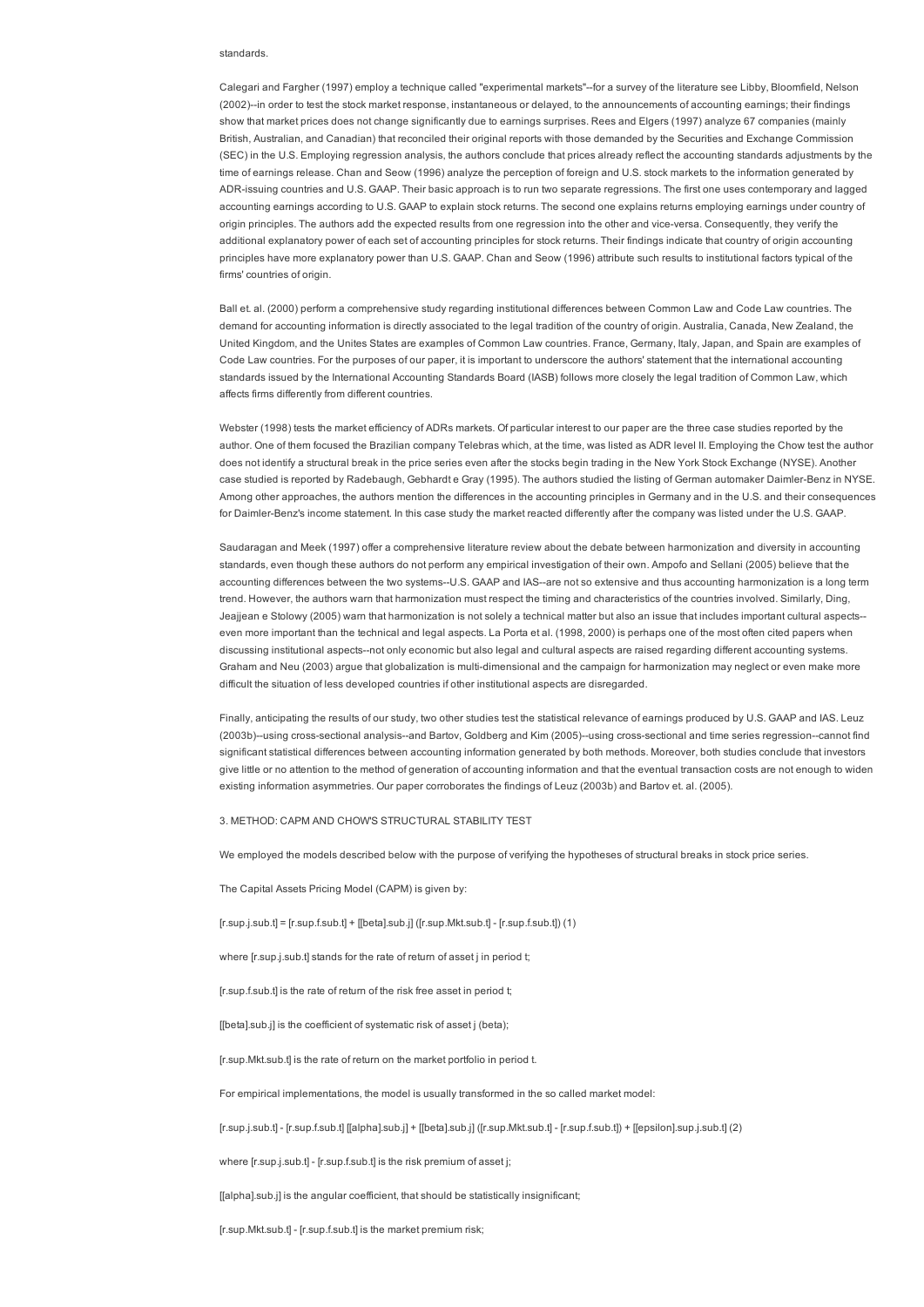### [[epsilon].sup.j.sub.t] is the error on period t.

The market model of Portfolio Theory above illustrates that the rate of return on investment in asset i is related to the opportunity cost of foregoing the risk free investment. Consequently, the risk premium of asset i is linearly related to the market risk premium. One advantage of the CAPM is that it discounts the effect of market movements, i.e., it separates a break in the stock price of a given company from a possible break caused by external factors that affect all market, a break caused, for instance, by macroeconomic news.

The structural break of the model is usually verified with the Chow test. This test was originally formulated by Chow (1960); see Gius and Johnson (2000) and Mehdian and Perry (2002) for examples of applications for the Chow test. This test consists of splitting the sample in two sets of observations (n = [n.sub.1] + [n.sub.2]). Next, a regression is run for each set of observation and the respective sum of square errors is computed ([SSE.sub.1] and [SSE.sub.2]). The sum [SSE.sub.1] + [SSE.subm.2] is known as the unrestricted sum of squares. Also, a regression is run for the whole sample, obtaining again its sum of squares errors (SSER), known as the restricted sum of squares. A straightforward Fstatistic is computed to test the null hypothesis that there is no structural break in the sample:

### F = [[SSE.sub.R] ([SSE.sub.1] + [SSE.sub.2])] / k/([SSE.sub.1] + [SSE.sub.2])/(n 2k) (3)

where k is the number of regressors and (n - 2k) are the degrees of freedom. If [F.sub.Critical] > [F.sub.k, n - 2k] the null hypothesis of no structural break is rejected at the given probability level.

The combination of the CAPM with the Chow test is a convenient instrument to evaluate the impact of accounting earnings on the stock price of a firm, and that of the accounting principles over the consumers of information. The next section performs the tests described here and discusses the findings.

### 4. STRUCTURAL BREAKS IN RETURNS AND EARNINGS ANNOUNCEMENTS: EVIDENCE FROM BRAZILIAN LEVEL II AND III ADRS

The fact that the same firm releases accounting information referring to the same period of time but generated according to different accounting principles--the Brazilian (BR. GAAP) and the North American (U.S. GAAP)--presents a unique opportunity to perform tests that aim to shed light on the theoretical debate between those that minimize and exacerbate the importance of distinct accounting principles. The data was obtained from the ECONOMATICA[R] database. The sample consists of all public Brazilian companies listed in BOVESPA whose level II and III ADRs are also crosslisted in the NYSE. Firms with level I ADRs were excluded because these companies are not required to observe U.S. GAAP in their financial reporting to the SEC.

The events of interest are quarterly earnings releases, as they are filed simultaneously with the respective market authorities (CVM in Brazil and SEC in the U.S.). The data covers the period of September 1993 to February of 2006. In this period 1924 events were tested. The proxy for the risk free rate is the yield of the 3-month Treasury Bill for the U.S. and that of the Selicrate for Brazil. The Selic rate is the weighted average of yields on short-term government securities in Brazil. It is the instrument for inflation targeting by the Brazilian Central Bank. The proxies for market returns are respectively the Standard & Poor's 500 (S&P500) and the IBOVESPA stock market indices.

The choice of data frequency for the tests is subject to substantial controversy, and a consensus is yet to emerge from the literature. There is a trade-off between precision and noise: shorter periods of time--for instance, daily data-are more precise but are also noisier. On the other hand, monthly frequency that is less precise but also subject to less noise, is usually employed in both academic--for instance, Campbell and Vuolteenaho (2003) and Bartholdy and Peare (2005)--and practitioner applications, according to Graham and Harvey (2001). Given the purposes of this paper, we choose weekly data as a compromise. Initially the data is tested for unit root. The data did not present unit root cases, most likely because we adopted the natural logs for the geometric return rates that register just percentage changes. After estimating the CAPM by ordinary least squares, all regressions are subjected to the usual specification tests--autocorrelation and heteroskedasticity. Cases that displayed heteroskedasticity are reestimated by weighted least squares (WLS). Some regressions also presented strong autocorrelation and are then re-estimated by generalized least squares (GLS). Afterwards, all events whose regression betas are not significant at least at the 5% level are excluded from the analysis. Finally, only events whose regression adjusted coefficients of determination (Adj. R2) are superior than 0.10 are kept in the study. Such preliminary selection reduced the number of events to be studied from 1,924 to 1,145.

The results of the Chow structural break tests are presented in the following way: Table 1 presents the results for the cross-listed firms in their domestic market, i.e., BOVESPA. Table 2 presents the results for ADRs in the foreign market, i.e., the NYSE.

Results from Table I document that a structural break occurred in only one event (out of 541) during the earnings announcement window. In 173 events, 31.86% of the sample, structural breaks happened during the event window but also in the preceding and/or following week. In this case, it is difficult to claim a direct relationship with the earnings announcement. In 369 events, 67.96% of the sample, no structural break whatsoever is identified by our tests. Thus, in the Brazilian case, there is no evidence that earnings releases impact the consumers of information.

Table II displays results similar to those for the Brazilian market. Only three out of 602 events present a structural break solely during the earnings release week. Notwithstanding, a reasonable reallocation of numbers happened between hypotheses 2 and 3. In the NYSE, 21.76% of the events presented structural breaks before, during, and after the event window, while in the Brazilian case such a finding is observed in 31.86% of the events. These ten percentage points in hypothesis 2 are transferred almost entirely to the third hypothesis of no structural break, 77.75% in the NYSE compared to 67.96% in BOVESPA. These numbers suggest that the North American market is relatively more stable than the emerging Brazilian one. Nonetheless, both soundly reject the hypothesis that information asymmetry, because of high transaction costs, might foster surprises in the market during the release of earnings information.

The second set of hypotheses consists in comparing only those cases in which the firm presented a structural break during the earnings release week. The aim is to verify if the stock market, BOVESPA or NYSE, could have been surprised because of the accounting principles employed. For instance, if U.S. GAAP earnings surprise investors and analysts in the North American market, i.e., a structural break is found in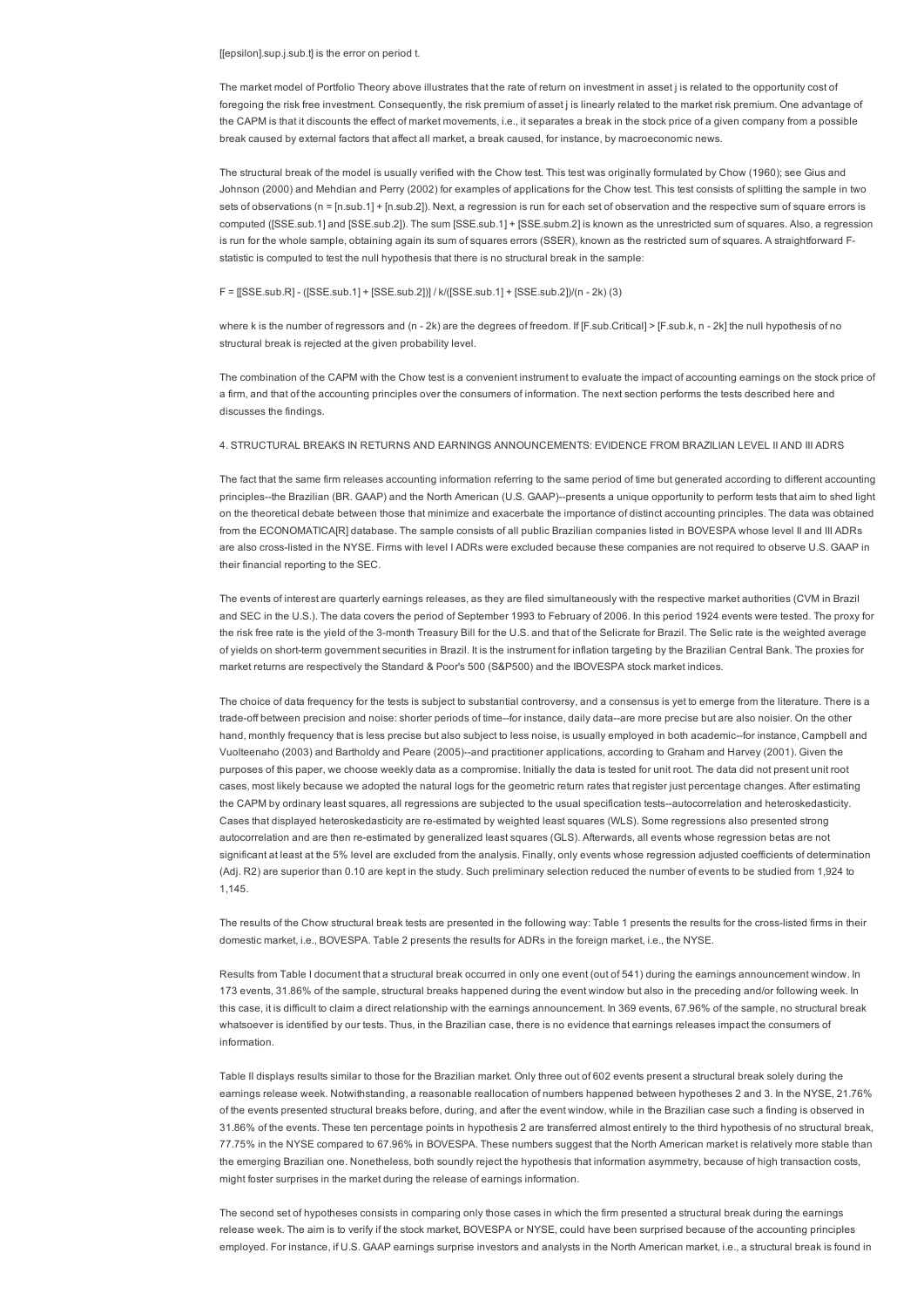the CAPM regression, but the release of BR. GAAP earnings in the same event does not surprise-i.e., no structural break--investors and analysts in Brazil, then there is evidence that supports the hypothesis that accounting harmonization is relevant because U.S. GAAP conveys unanticipated information deemed useful to the market. Therefore, we investigate whether the structural break happens (a) only in the Brazilian market, the first hypothesis; (b) only in the North American market, second hypothesis; (c) in no market at all, the third hypothesis; and (d) in both markets simultaneously, the fourth hypothesis. From the outset, we can rule out the latter hypothesis (d) since we fail to observe simultaneous structural breaks for the same firm in both markets.

From all events investigated, less than 1% presented structural breaks during the earnings release week. We observe only four cases in total. All firms are from the telecommunications industry: TELESP Operadora, Tele Nordeste Celular (twice: in Brazil and in the U.S.), and Tele Centro Oeste Celular. However, these structural breaks happen in different dates for Brazil and for the U.S. and therefore referred to different disclosures. The fact that the only industry in which these breaks happen is the telecommunications may be related to a peculiar characteristic of the industry, perhaps the regulation of this particular business.

As it can be seen, structural breaks attributable to the release of earnings happen in less than 1% of the events. These tests corroborate, therefore, the third hypothesis of the first set of hypotheses, namely that the stock market is not surprised by earnings disclosures. Or at least, it is not surprised enough to disrupt the trajectory of market stock prices. The cross-tabulation of Tables 1 and 2, used to verify the second set of hypotheses, also suggests that the information consumer is not sensitive enough to the accounting principles employed in the generation of information, that is, Brazilian (BR. GAAP) or North American (U.S. GAAP).

#### 5. CONCLUDING REMARKS

Initially, we verified whether the information consumer is surprised when earnings information was released. The competing hypotheses are based on whether the market anticipates accounting information or not. If not, it may be because of its difficulty in processing accounting information or because of the costs associated with a complete information search, giving rise to asymmetric information. A second set of hypotheses were tested to compare the effects of simultaneous earnings releases in the Brazilian and North American stock markets: (a) there are structural breaks in the Brazilian market but not in the North American one, which suggests that the U.S. GAAP is more adequate to generate useful information for investors and analysts; (b) there are structural breaks in the North American market but not in the Brazilian one, which suggests the opposite, that is, the BR. GAAP is more adequate to generate useful information for investors and analysts; (c) there are no structural breaks, which suggests that earnings releases are surprising independently of the accounting principles employed, and (d) there are structural breaks in both markets, which suggests that both accounting principles convey new information to the market.

Our findings reveal that, in the period of study, only one case in Brazil and three cases in the U.S. support the hypothesis that earnings releases are associated with structural breaks in the systematic risk coefficient of the stocks. This suggests that the market was surprised by the disclosure of accounting information. In such a case, the information asymmetry and the transaction costs in the information gathering process may respond for the market surprise. However, all four cases are from firms belonging to the telecommunications sector, which might suggest a particularity of this industry.

The second hypothesis, that structural breaks during earnings announcements weeks are accompanied by structural breaks in the weeks surrounding the accounting disclosure, is observed in 173 events in Brazil (31.86%) and 131 events in the U.S. (21.76%). These results, however, are more due to the volatility of betas that may be caused by other international, national, or industry specific factors than due to the effects of earnings releases. Finally, the third hypothesis, the one in which markets anticipate accounting information, is corroborated in 369 events (67.96%) in the Brazilian market and 468 events (77.74%) in the North American market. In these cases, there are no structural breaks in earnings announcements weeks.

The fact that Brazilian firms are simultaneously cross-listed in BOVESPA (BR, GAAP) and in the NYSE (ADRs, U.S. GAAP) allows for a unique opportunity for the investigation. Employing a CAPM model and the Chow structural break test, it is documented that earnings releases are not capable of affecting the trajectory of the stock prices of these firms, independent of the accounting principles used in the generation of the information.

The tests performed in this study investigated one of the assumptions of advocates of accounting harmonization in a global scale, that is, the consumers of accounting information, mainly analysts and investors, need the knowledge of the idiosyncrasies of different accounting methods. Such a need would lead to increasing transaction costs in the information search process. Consequently, it is possible that information consumers stop gathering information at a given point, leading to sharper information asymmetries. In such a scenario, the release of accounting statements, especially under distinct methods, may cause surprises to the market that would have been captured by a structural break test of the CAPM. This assumption has been widely refuted by the empirical tests reported here.

Despite that, the issue deserves more in depth investigation because several possibilities remain open. The adoption of a higher frequency data, daily for instance, might produce alternative findings by giving a short-run perspective. Another possibility is that, although the firms are crosslisted, their ADRs level II and III may not follow U.S. GAAP to the letter, because firms' executives do not believe in harsh punishment in case they are discovered. Recent relevant research has been published to that end, for instance Leuz (2003a) and Siegel (2005). Finally, the arguments for accounting harmonization may focus on the cost reduction by the firms--which in itself is a topic open to discussion--and not because of asymmetry reduction arguments. Other possibilities are also open to investigation Our findings are bounded by the data and method limitations; thus, results should be assessed with caution.

In this sense, it is not our intent to close the fertile debate between streams of academic thought. However, the findings presented here are insightful to this discussion and, in particular, contribute to enrich the debate on the need of international harmonization of accounting principles by focusing the case of Brazilian crosslisted firms. In this study, the market is indifferent to the generation method of accounting information, corroborating the results of Goeltz (1991), Rees and Elgers (1997), Leuz (2003b), and Bartov et. al. (2005), among others.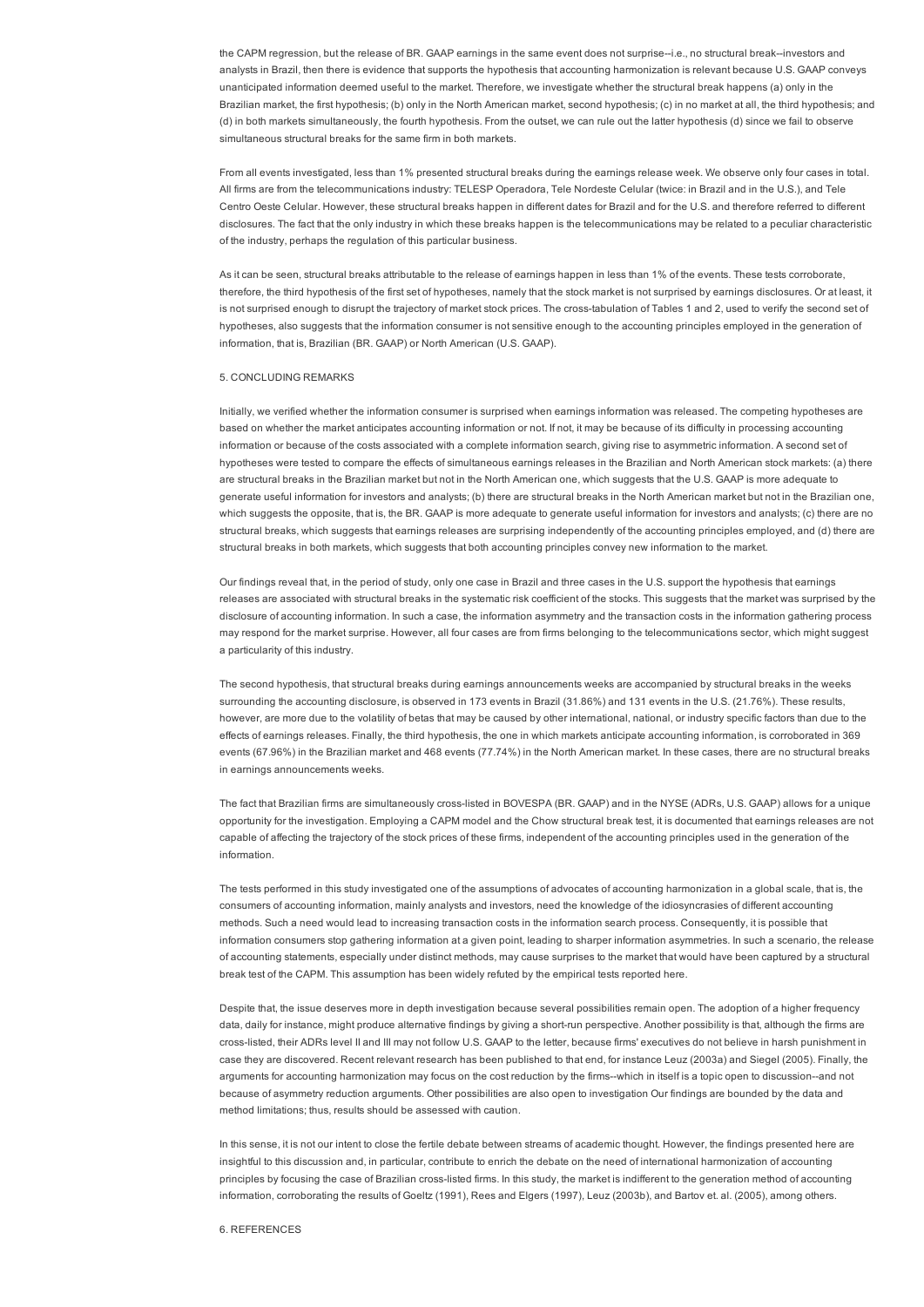Ampofo, A., Sellani, R. "Examining the differences between United States Generally Accepted Accounting Principles (U.S. GAAP) and International Accounting Standards (IAS): implications for the harmonization of accounting standards". Accounting Forum 29, 2005, 219231.

Ball, R., Brown, P. " An empirical evaluation of accounting income numbers". Journal of Accounting Research 6, 1968, 159178.

Ball, R., Kothari, S. P., Robin, A. "The Effect of International Institutional Factors on Properties of Accounting Earnings". Journal of Accounting and Economics 29, 2000, 1-51.

Bartholdy, J., Peare, P. "Estimation of Expected Returns: CAPM vs. Fama and French". International Review of Financial Analysis 14, 2005, 407427.

Bartov, E., Goldberg, S., Kim, M. "Comparative Value Relevance among German, U.S., and International Accounting Standards: A German Stock Market Perspective". Journal of Accounting, Auditing and Finance 20, 2005, 95-119.

Calegari, M., Fargher, N. "Evidence that Prices Do Not Fully Reflect the Implications of Current Earnings for Future Earnings: An Experimental Markets Approach". Contemporary Accounting Research 14, 1997, 397-433.

Campbell, J., Vuolteenaho, T. "Bad Beta, Good Beta". Working Paper, Harvard University, 2003.

Chan, K., Seow, G. "The Association between Stock Returns and Foreign GAAP Earnings versus Earnings Adjusted to U.S. GAAP". Journal of Accounting and Economics 21, 1996, 139-159.

Chen, C., Gul, F. & Xijia, S. "A comparison of reported earnings under Chinese GAAP vs. IAS: evidence from Shanghai stock exchange". Accounting Horizons 13, 1999, 91-110

Chow, G. "Tests of equality between sets of coefficients in two linear regressions". Econometrica 28, 1960, 591-605.

Ding, Y., Jeanjean, T., and Stolowy, H. "Why do national GAAP differ from IAS? The role of culture". The International Journal of Accounting 40, 2005, 325-350.

Fama. E. "Market efficiency, long-term returns, and behavioral finance". Journal of Financial Economics 49, 1998, 283-306.

Fama, E., Fisher, L., Jensen, M., Roll, R. "The adjustment of stock prices to new information". International Economic Review 10, 1969, 121.

Gius, M., Johnson, D. "Race and Compensation in Professional Football". Applied Economics Letters 7, 2000, 7375.

Goeltz, R. "International Accounting Harmonization: The Impossible (and Unnecessary?) Dream". Accounting Horizons 5, 1991, 85-89.

Graham, C., Neu, D. "Accounting for globalization". Accounting Forum 27, 2003, 449-471.

Graham, J. R., Harvey, C. R. "The Theory and Practice of Corporate Finance: Evidence from the Field". Journal of Financial Economics 60, 2001, 187-243.

Grossman, S., Stiglitz, J. "On the Impossibility of Informationally Efficient Markets". American Economic Review 70, 1980, 393408.

La Porta, R., Lopez-de-Silanes, F., Shleifer, A., Vishny, R.W. "Law and Finance". Journal of Political Economy 106, 1998, 1113-1155.

. "Investor Protection and Corporate Governance". Journal of Financial Economics 58, 2000, 327.

Leuz, C. "Discussion of ADRs, Analysts, and Accuracy: Does CrossListing in the United States Improve a Firm's Information Environment and Increase Market Value?". Journal of Accounting Research 41, 2003a, 347-362.

--. "IAS versus U.S. GAAP: Information Asymmetry-Based Evidence from Germany's New Market". Journal of Accounting Research 41, 2003b, 445472.

Libby, R., Bloomfield, R., Nelson, M. "Experimental research in financial accounting". Accounting, Organizations and Society 27, 2002, 775 810.

MacDonald, E. "Cherchez la Footnote". Forbes, Dec 24, 2001, vol. 168, 2001, 115-116.

McGregor, W. "An insider's view of the current state and future direction of international accounting standard setting". Accounting Horizon 13, 1999, 159-168.

Mehdian, S., Perry, M. "Anomalies in US Equity Markets: a Reexamination of the January Effect". Applied Financial Economics 12, 2002, 141 145.

Radebaugh, L., Gebhardt, G., Gray, S. "Foreign Stock Exchange Listings: A Case Study of Daimler-Benz". Journal of International Financial Management and Accounting 6, 1995, 158-193.

Rees, L., Elgers, P. "The Market's Valuation of Nonreported Accounting Measures: Retrospective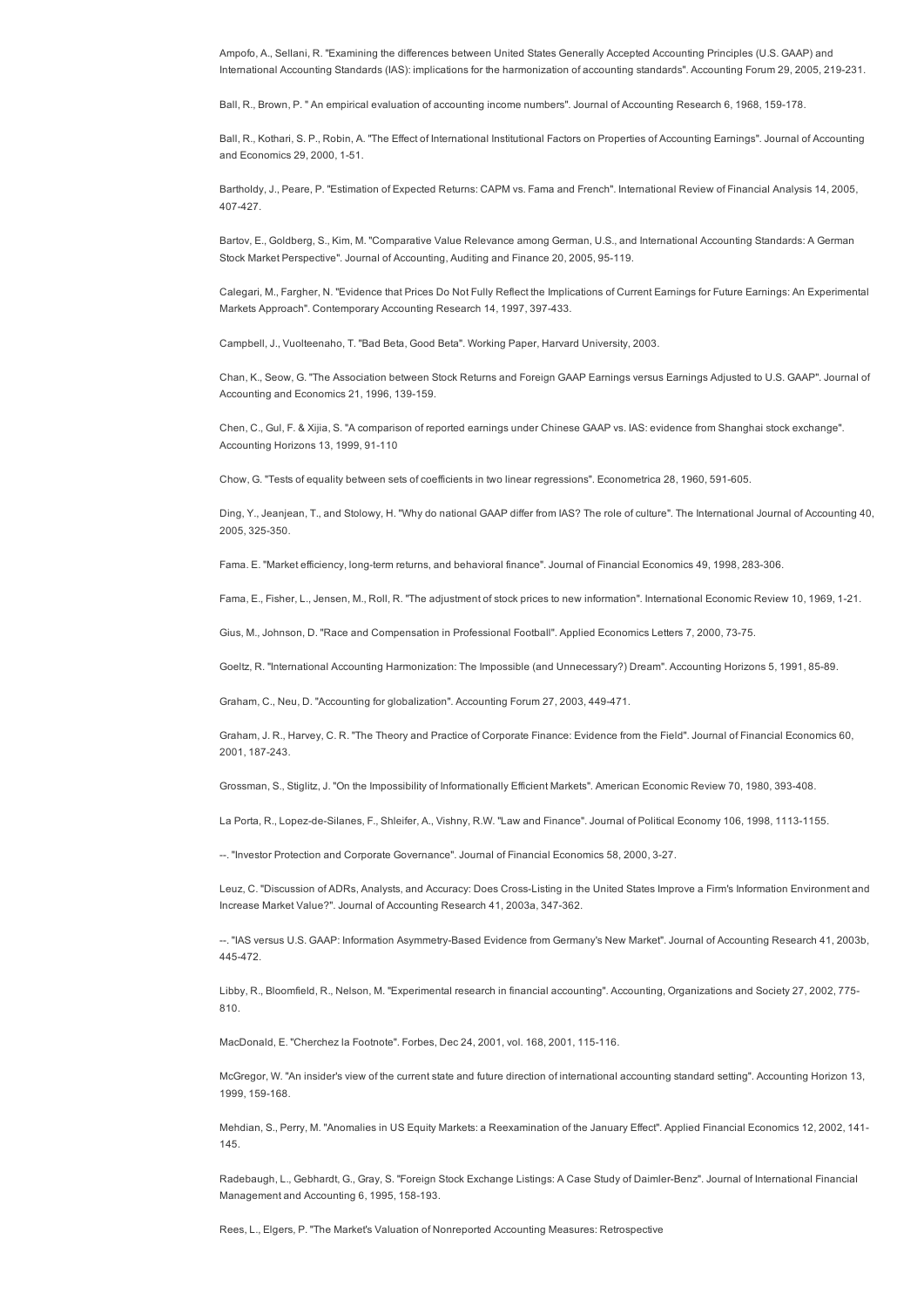Reconciliations of Non-U.S. and U.S. GAAP". Journal of Accounting Research 35, 1997, 115-127.

Saudagaran, S., Meek, G. "A Review of Research on the Relationship Between International Capital Markets and Financial Reporting by Multinational Firms". Journal of Accounting Literature 16, 1997, 127-159.

Siegel, J. "Can Foreign Firms Bond Themselves Effectively by Renting U.S. Securities Laws?". Journal of Financial Economics 75, 2005, 319 359.

Webster, T. "American Depositary Receipts, Listing, and Market Efficiency: Three Case Studies". The Mid-Atlantic Journal of Business 34, 1998, 273-29.

AUTHOR PROFILES:

Professor Fernando Zanella earned his Ph.D. (Economics) at Auburn University, USA. Currently he is an Assistant Professor at the Dept. of Economics & Finance, United Arab Emirates University.

Professor Guilherme Kirch, M.Sc. accounting, is an Assistant Professor at FEEVALE University College, Institute of Applied Social Sciences.

Professor Paulo Terra earned his Ph.D. (Finance) at McGill University, Canada. Currently he is an Associate Professor at the School of Management, UFRGS.

Guilherme Kirch, FEEVALE, BRAZIL

Paulo Renato Soares Terra, Universidade Federal do Rio Grande do Sul, BRAZIL

Fernando Caputo Zanella, United Arab Emirates University, UAE

TABLE I: STRUCTURAL BREAK TEST FOR FIRMS LISTED IN BOVESPA

|                              |       |         | Adj.           |        |         |  |
|------------------------------|-------|---------|----------------|--------|---------|--|
| Name                         | Beta  | t-Stat. | [R.sup.2]      |        | F-Stat. |  |
| Ambev                        | 0.615 | 18.415  | 0.341          |        | 118.754 |  |
| Aracruz                      | 0.410 | 9.378   | 0.126          |        | 50.069  |  |
| Cemig                        | 1.302 | 3.627   | 0.153          |        | 10.823  |  |
| Eletrobras                   | 1.232 | 30.071  | 0.647          |        | 627.826 |  |
| Embratel                     | 1.208 | 13.245  | 0.303          |        | 56.610  |  |
| <b>Braskem</b>               | 0.741 | 17.215  | 0.302          |        | 296.368 |  |
| Telemig Celular              | 1.195 | 32.134  | 0.713          |        | 238.773 |  |
| Net                          | 1.063 | 10.286  | 0.188          |        | 105.792 |  |
| Petrobras                    | 2.137 | 3.512   | 0.211          |        | 12.332  |  |
| Sabesp                       | 1.073 | 18.806  | 0.414          |        | 171.128 |  |
| Tele Sudeste Celular         | 0.756 | 10.129  | 0.209          |        | 102.606 |  |
| Brasil Telecom               | 1.662 | 2.078   | 0.461          |        | 4.318   |  |
| Tele Centroeste Celular      | 1.236 | 15.475  | 0.402          |        | 129.864 |  |
| Tele Nordeste Celular        | 1.210 | 13.192  | 0.387          |        | 66.557  |  |
| Tele Leste Celular           | 1.330 | 13.956  | 0.335          |        | 194.769 |  |
| Telebras                     | 1.106 | 5.541   | 0.415          | 30.704 |         |  |
| Tele Norte Celular           | 0.976 | 10.217  | 0.251          | 43.729 |         |  |
| Telesp Celular Participacoes | 1.307 | 14.661  | 0.446          |        | 214.937 |  |
| Tim Participacoes            | 1.235 | 16.747  | 0.421          |        | 280.451 |  |
| Total                        |       |         |                |        |         |  |
| Name                         | D.W.  | H1      | H2             | H3     | Total   |  |
| Ambev                        | 2.011 | 0       | 7              | 31     | 38      |  |
| Aracruz                      | 2.001 | Ø       | 0              | 40     | 40      |  |
| Cemig                        | 2.049 | 0       | 3              | 35     | 38      |  |
| Eletrobras                   | 2.019 | 0       | 11             | 28     | 39      |  |
| Embratel                     | 1.981 | Ø       | $\mathbf{1}$   | 23     | 24      |  |
| <b>Braskem</b>               | 2.023 | 0       | 26             | 13     | 39      |  |
| Telemig Celular              | 2.009 | 0       | 17             | 0      | 17      |  |
| Net                          | 1.847 | Ø       | 16             | 12     | 28      |  |
| Petrobras                    | 2.004 | Ø       | 5              | 35     | 40      |  |
| Sabesp                       | 2.008 | Ø       | 11             | 19     | 30      |  |
| Tele Sudeste Celular         | 1.782 | 0       | 16             | 9      | 25      |  |
| Brasil Telecom               | 1.998 | Ø       | $\overline{4}$ | 35     | 39      |  |
| Tele Centroeste Celular      | 2.031 | 0       | 19             | 4      | 23      |  |
| Tele Nordeste Celular        | 2.035 | 1       | 3              | 16     | 20      |  |
| Tele Leste Celular           | 2.092 | Ø       | Ø              | 26     | 26      |  |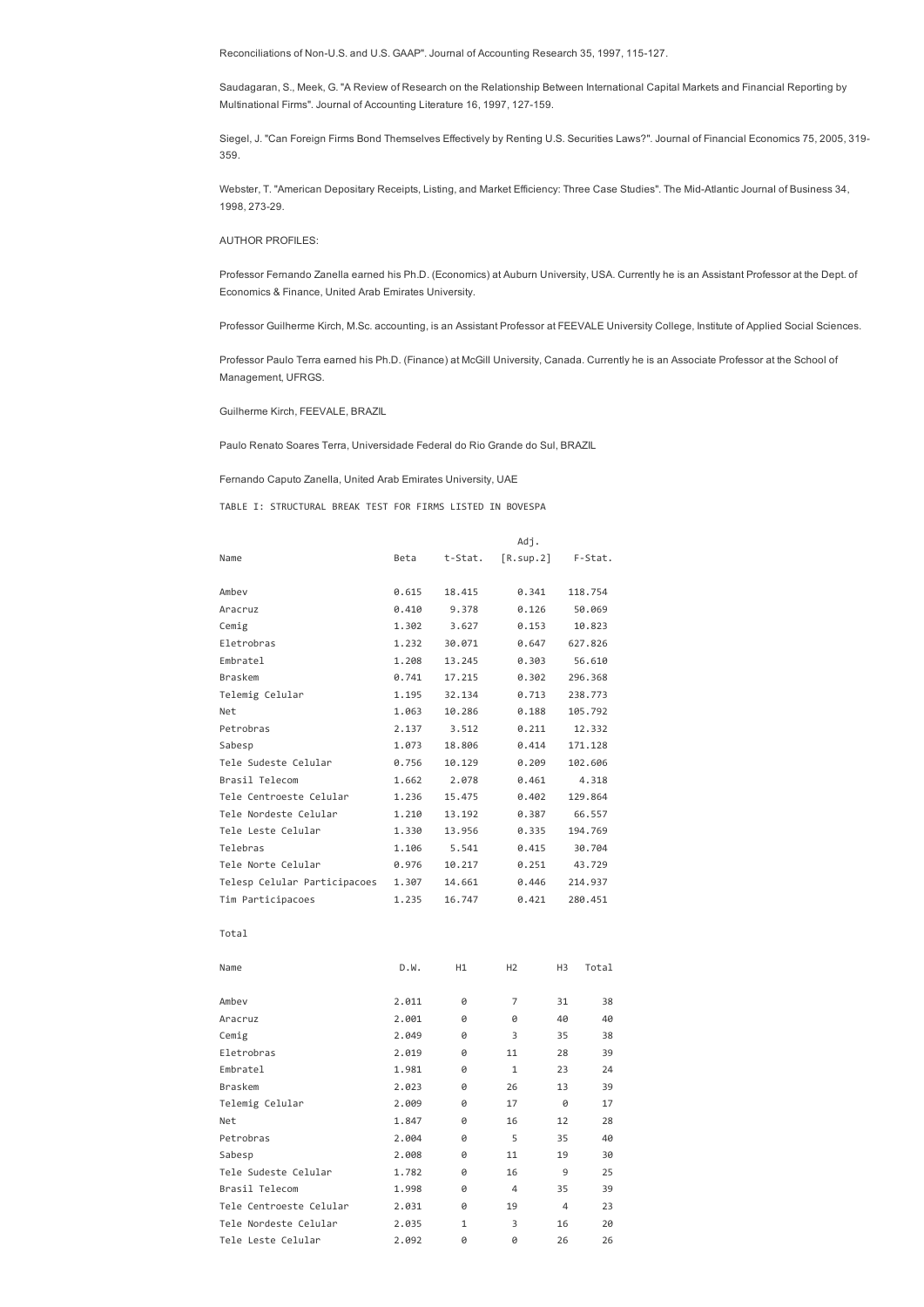| Telebras                     | 2.030 | Ø     | 9      | 4      | 13   |
|------------------------------|-------|-------|--------|--------|------|
| Tele Norte Celular           | 2.050 | Ø     | 15     | 10     | 25   |
| Telesp Celular Participacoes | 2.107 | ø     | ø      | 16     | 16   |
| Tim Participacoes            | 2.207 | ø     | 10     | 13     | 23   |
|                              |       | 1     | 173    | 369    | 543  |
| Total                        |       |       |        |        |      |
|                              |       | 0.18% | 31.86% | 67.96% | 100% |
|                              |       |       |        |        |      |

Beta: Coefficient of systematic risk ([[beta].sub.j]); t‐Stat.: Beta's t‐statistic; Adj. [R.sup.2]: Adjusted coefficient of determination; F‐Stat.: Chow's test F‐statistic; D.W.: Durbin Watson statistic; H1: Number of structural breaks in the week of the event; H2: Number of structural breaks in the week of the event, and in the previous and following weeks as well; H3: Number of events without any structural breaks

TABLE II: STRUCTURAL BREAK TEST FOR FIRMS LISTED IN THE NYSE, ADRS LEVELS II AND III

|                          |       |         | Adj.           |         |       |
|--------------------------|-------|---------|----------------|---------|-------|
| Name                     | Beta  | t-Stat. | [R.sup.2]      | F-Stat. |       |
| Ambev                    | 0.986 | 13.111  | 0.263          | 81.586  |       |
| Aracruz                  | 0.964 | 12.952  | 0.224          | 78.993  |       |
| Bradesco                 | 1.023 | 9.006   | 0.276          | 17.486  |       |
| Brasil Telecom           | 1.121 | 9.247   | 0.270          | 41.116  |       |
| Tele Centroeste Celular  | 1.277 | 11.040  | 0.246          | 31.562  |       |
| Cemig                    | 1.074 | 8.459   | 0.184          | 34.667  |       |
| Copel                    | 1.121 | 9.521   | 0.168          | 90.656  |       |
| Eletrobras               | 0.985 | 5.839   | 0.176          | 14.888  |       |
| Embratel Participacoes   | 1.211 | 7.851   | 0.139          | 61.646  |       |
| Telesp Celular           | 1.447 | 11.470  | 0.257          | 131.561 |       |
| Gerdau                   | 1.070 | 11.120  | 0.254          | 123.647 |       |
| Braskem                  | 0.867 | 7.393   | 0.127          | 54.657  |       |
| Tele Leste Celular       | 1.139 | 8.252   | 0.155          | 35.535  |       |
| Telemar Telecomunicacoes | 1.121 | 12.186  | 0.273          | 71.661  |       |
| Telemig Celular          | 1.301 | 10.525  | 0.226          | 110.779 |       |
| Tele Norte Celular       | 1.042 | 9.863   | 0.206          | 25.284  |       |
| Telesp Operacional       | 1.056 | 11.900  | 0.272          | 141.610 |       |
| Pao de Acucar            | 1.063 | 11.213  | 0.216          | 125.739 |       |
| Perdigao                 | 0.959 | 9.308   | 0.246          | 40.708  |       |
| Petrobras                | 1.182 | 11.186  | 0.337          | 58.573  |       |
| Sabesp                   | 1.057 | 8.124   | 0.236          | 31.157  |       |
| Sadia                    | 1.007 | 10.235  | 0.302          | 104.755 |       |
| Siderurgica Nacional     | 0.961 | 8.851   | 0.147          | 37.598  |       |
| Tele Sudeste Celular     | 0.997 | 8.762   | 0.175          | 40.011  |       |
| Tele Nordeste Celular    | 1.351 | 8.708   | 0.199          | 75.832  |       |
| Ultrapar                 | 0.773 | 9.797   | 0.223          | 95.973  |       |
| Unibanco                 | 1.162 | 10.273  | 0.187          | 105.532 |       |
| Vale do Rio Doce         | 0.940 | 9.693   | 0.318          | 93.960  |       |
| Votorantim               | 0.943 | 11.946  | 0.318          | 142.699 |       |
| Total                    |       |         |                |         |       |
| Name                     | D.W.  | H1      | H <sub>2</sub> | H3      | Total |
| Ambev                    | 2.005 | 0       | 2              | 26      | 28    |
| Aracruz                  | 1.984 | 0       | 7              | 28      | 35    |
| <b>Bradesco</b>          | 2.040 | 0       | 9              | 3       | 12    |
| Brasil Telecom           | 2.011 | 0       | 0              | 12      | 12    |
| Tele Centroeste Celular  | 1.991 | 1       | 0              | 23      | 24    |
| Cemig                    | 1.996 | 0       | 18             | 10      | 28    |
| Copel                    | 2.161 | 0       | 11             | 16      | 27    |
| Eletrobras               | 2.010 | 0       | 9              | 6       | 15    |
| Embratel Participacoes   | 2.132 | 0       | 0              | 22      | 22    |
| Telesp Celular           | 2.180 | 0       | $\mathbf{1}$   | 24      | 25    |
| Gerdau                   | 2.096 | 0       | 2              | 20      | 22    |
| Braskem                  | 1.932 | 0       | 8              | 14      | 22    |
| Tele Leste Celular       | 1.899 | 0       | $\mathbf{1}$   | 24      | 25    |
| Telemar Telecomunicacoes | 1.982 | 0       | 2              | 15      | 17    |
| Telemig Celular          | 2.104 | 0       | $\overline{2}$ | 22      | 24    |